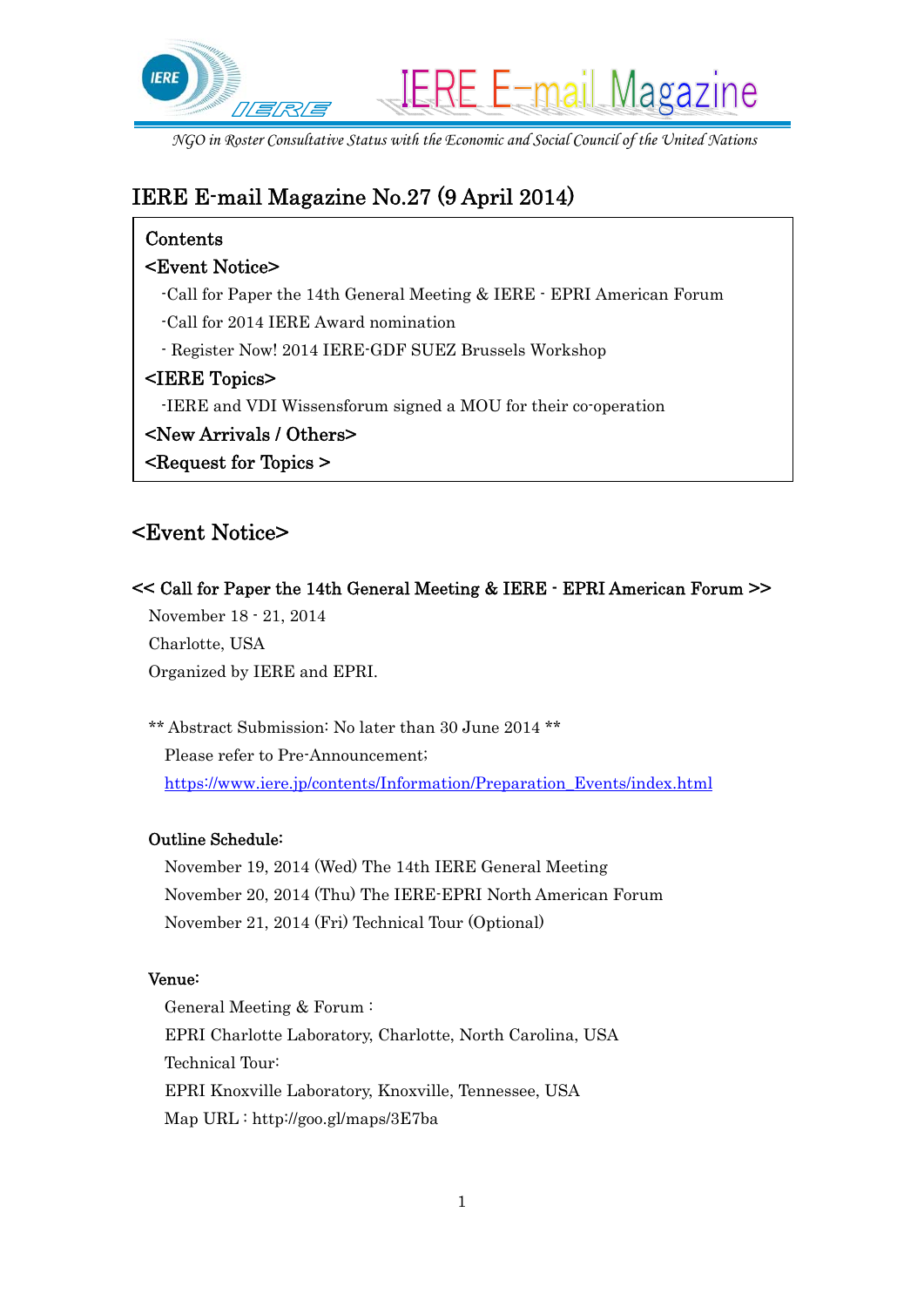

**IERE E-mail Magazine** 

#### Common Theme:

"The Integrated Grid - Realizing the full value of central and distributed energy resources"

#### << Call for 2014 IERE Award nomination >> (Members Only)

IERE Members are expected to nominate candidates for 2014 IERE Award before the deadline of May 31 (Friday) by an e-mail to the IERE Central Office.

A nominee need not to belong to an IERE member body, however, he or she must be alive at the time of nomination.

It represents a prestigious recognition of an individual or a team who has added outstanding contributions to R&D or to its management in the electric power field.

Please see;

--Hyperlink was embedded--

### << Register Now! 2014 IERE-GDF SUEZ Brussels Workshop >>

June 3(Tue) - June 6(Fri), 2014 Brussels, Belgium Organized by IERE and GDF SUEZ

Please refer to the 1st-Announcement and get detail Information: --Hyperlink was embedded--

#### Venue:

SQUARE BRUSSELS MEEING CENTER, "The Arc" auditoria http://www.squarebrussels.com/square-brussels-brussels-meeting-center

#### General Theme:

"Energy at home"

#### For Participants (including Speakers)

Please submit Registration Form no later than 23 April, 2014. https://www.iere.jp/contents/Information/Preparation\_Events/index.html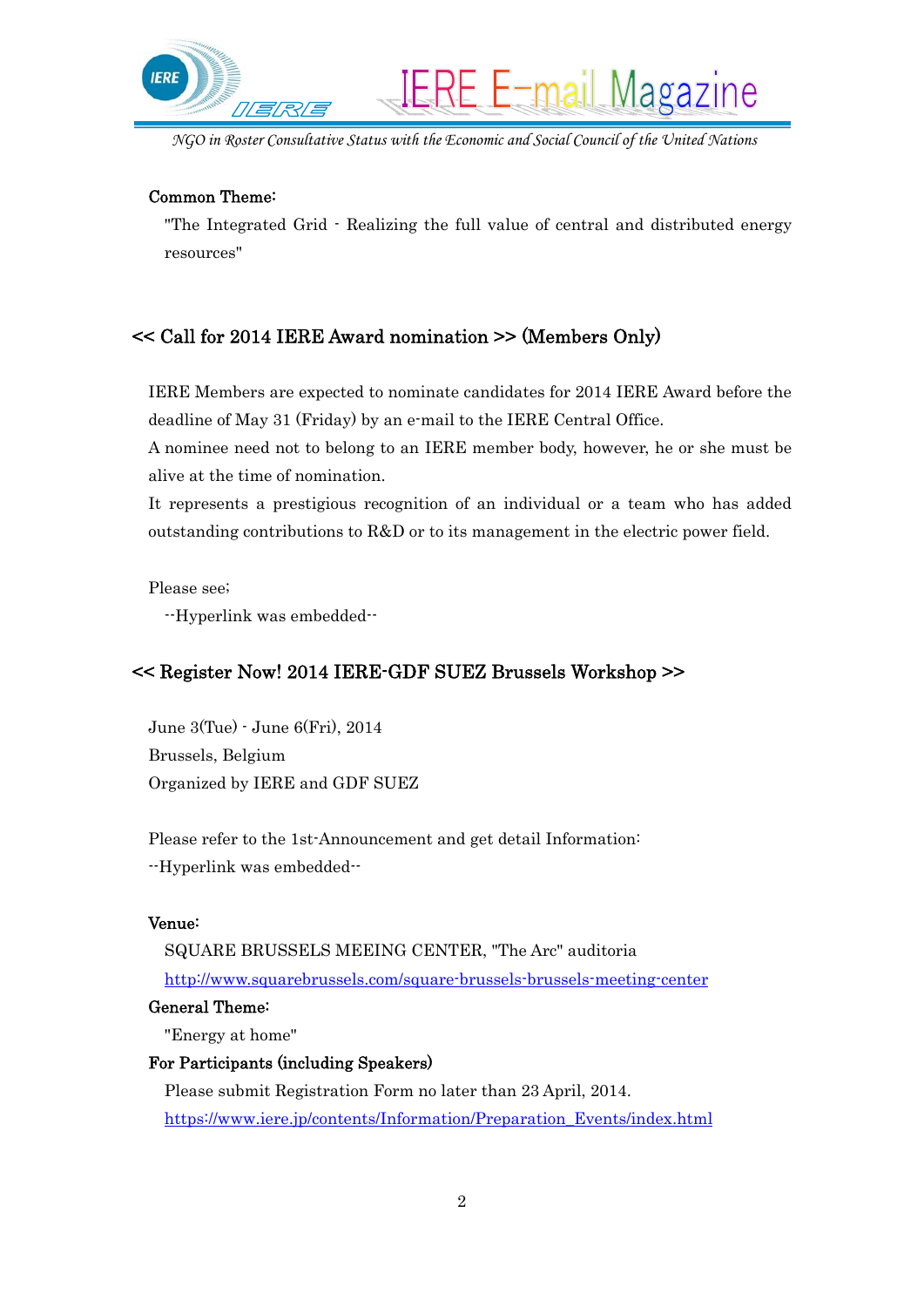

## <IERE Topics>

#### <<IERE and VDI Wissensforum signed a MOU for their co-operation >>

VDI Wissensforum is the education department of VDI (The Association of German Engineers) and a 100% daughter within VDI group, which has more than 150,000 members and one of the largest Technical-Scientific associations in Europe. They teach knowledge and competence pertaining practically almost all technological disciplines.

They host 1,000 events including technological conferences and congresses.

Based upon bilateral understanding of VDI Wissensforum and IERE, both of the organizations signed a Memorandum of Understanding in February 2014.

https://www.iere.jp/contents/About\_Us/Our\_Partners.html

## <New Arrivals / Others>

#### <<Collaborative R&D Projects>>

IERE would appreciate your offer to participate the proposed collaborative R&D projects #2 to #7.

IERE would be ready to accept the proposal for new collaborative R&D project.

Please visit the website below for further information;

https://www.iere.jp/contents/RD\_WG/index.html

\* Only IERE Members can participate in the Projects.

# <Request for Topics >

Please send us (mailto:contribution.emagazine@iere.jp) your topics to be delivered to IERE members.

==================================================================

==================================================================

Please notify your colleagues to send email to (mailto:subscribe@iere.jp) for receiving IERE Email Magazine.